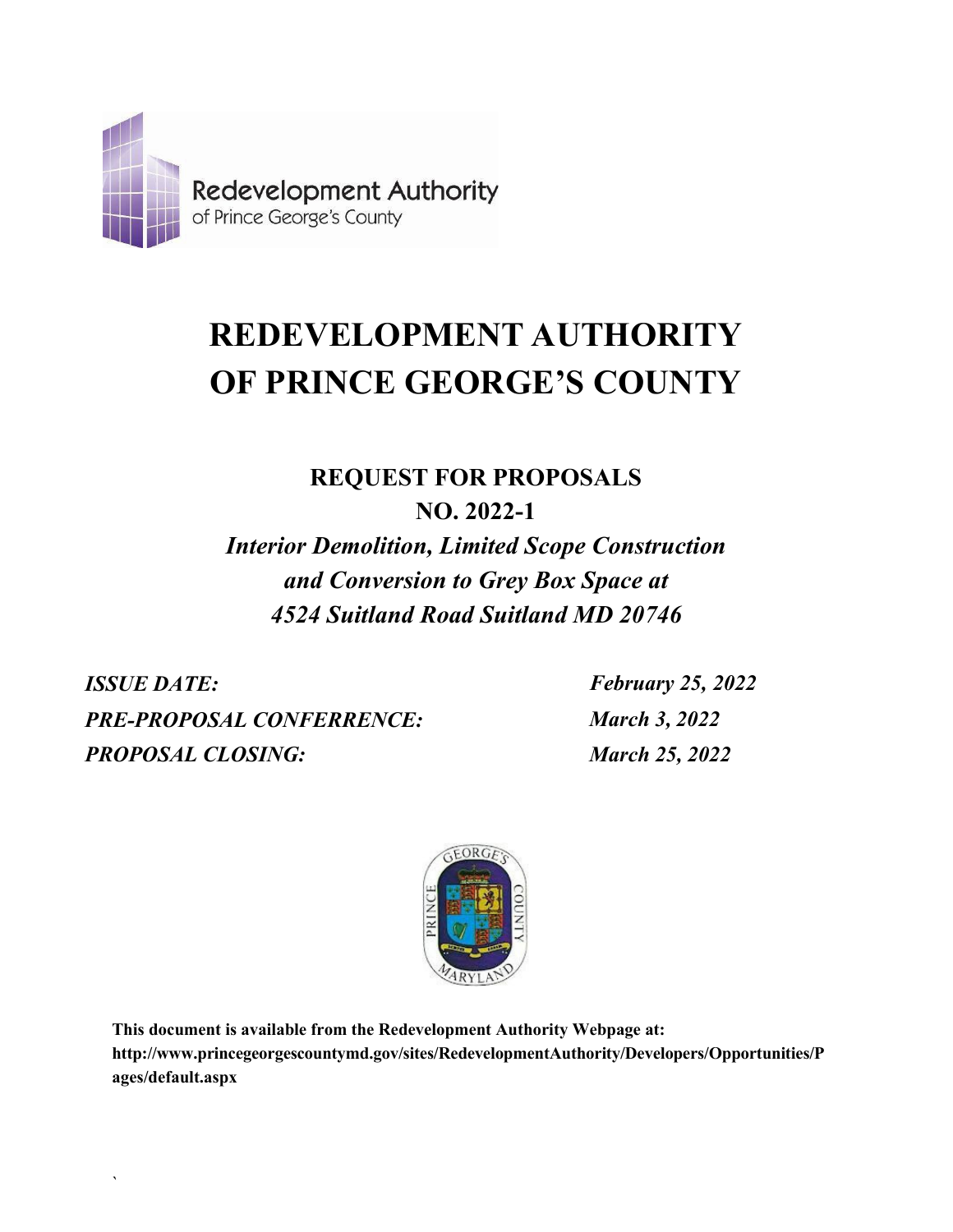### **REQUEST FOR PROPOSALS REDEVELOPMENT AUTHORITY OF PRINCE GEORGE'S COUNTY**

### **RFP NO. 2022 – 1**

### **Interior Demolition with Partial Buildout and Conversion to Greybox @ 4524 Suitland Road, Suitland, MD**

### **Table of Contents**

| 1.1              |                                                    |  |
|------------------|----------------------------------------------------|--|
| 1.2              |                                                    |  |
| 1.3              | QUESTIONS, INQUIRIES AND PRE-PROPOSAL CONFERENCE 2 |  |
| 1.4              |                                                    |  |
| 1.5              |                                                    |  |
| 1.6              |                                                    |  |
|                  |                                                    |  |
| 2.1              | ECONOMY OF PREPERATION/INCURRED EXPENSES 4         |  |
| 2.2 <sub>2</sub> |                                                    |  |
| 2.3              |                                                    |  |
| 2.4              | CONFIDENTIALITY/PROPRIETARY INFORMATION 4          |  |
| 2.5              |                                                    |  |
| 2.6              | FORMATION OF AGREEMENT/CONTRACT WITH SUCCESSFUL    |  |
|                  |                                                    |  |
| 2.7              | AFFIDAVITS, CERTIFICATIONS AND AFFIRMATIONS  5     |  |
|                  |                                                    |  |
| 3.1              |                                                    |  |
| 3.2              |                                                    |  |
| 3.3              |                                                    |  |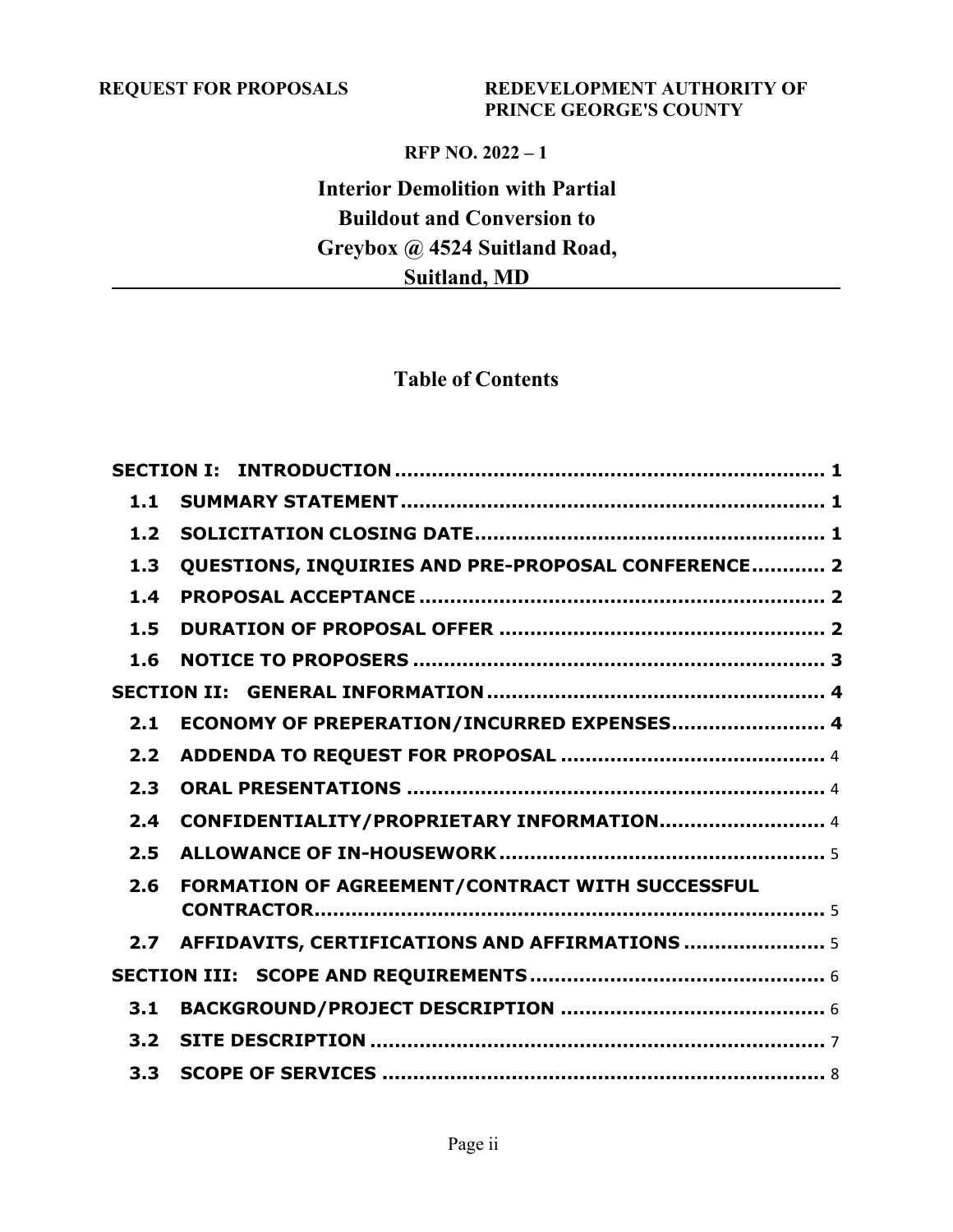### **REQUEST FOR PROPOSALS REDEVELOPMENT AUTHORITY OF PRINCE GEORGE'S COUNTY**

### **RFP NO. 2022 – 1**

### **Interior Demolition with Partial Buildout and Conversion to Greybox @ 4524 Suitland Road,**

### **Suitland, MD**

| 4.1 |                                                        |  |
|-----|--------------------------------------------------------|--|
| 4.2 |                                                        |  |
| 4.3 |                                                        |  |
| 4.4 |                                                        |  |
| 4.5 | COUNTY LOCAL AND MINORITY OWNED BUSINESS PARTICIPATION |  |
|     |                                                        |  |
|     | SECTION V: EVALUATION AND SELECTION PROCESS  14        |  |
| 5.1 |                                                        |  |
| 5.2 |                                                        |  |
| 5.3 |                                                        |  |
| 5.4 |                                                        |  |
| 5.5 |                                                        |  |
| 5.6 |                                                        |  |
|     |                                                        |  |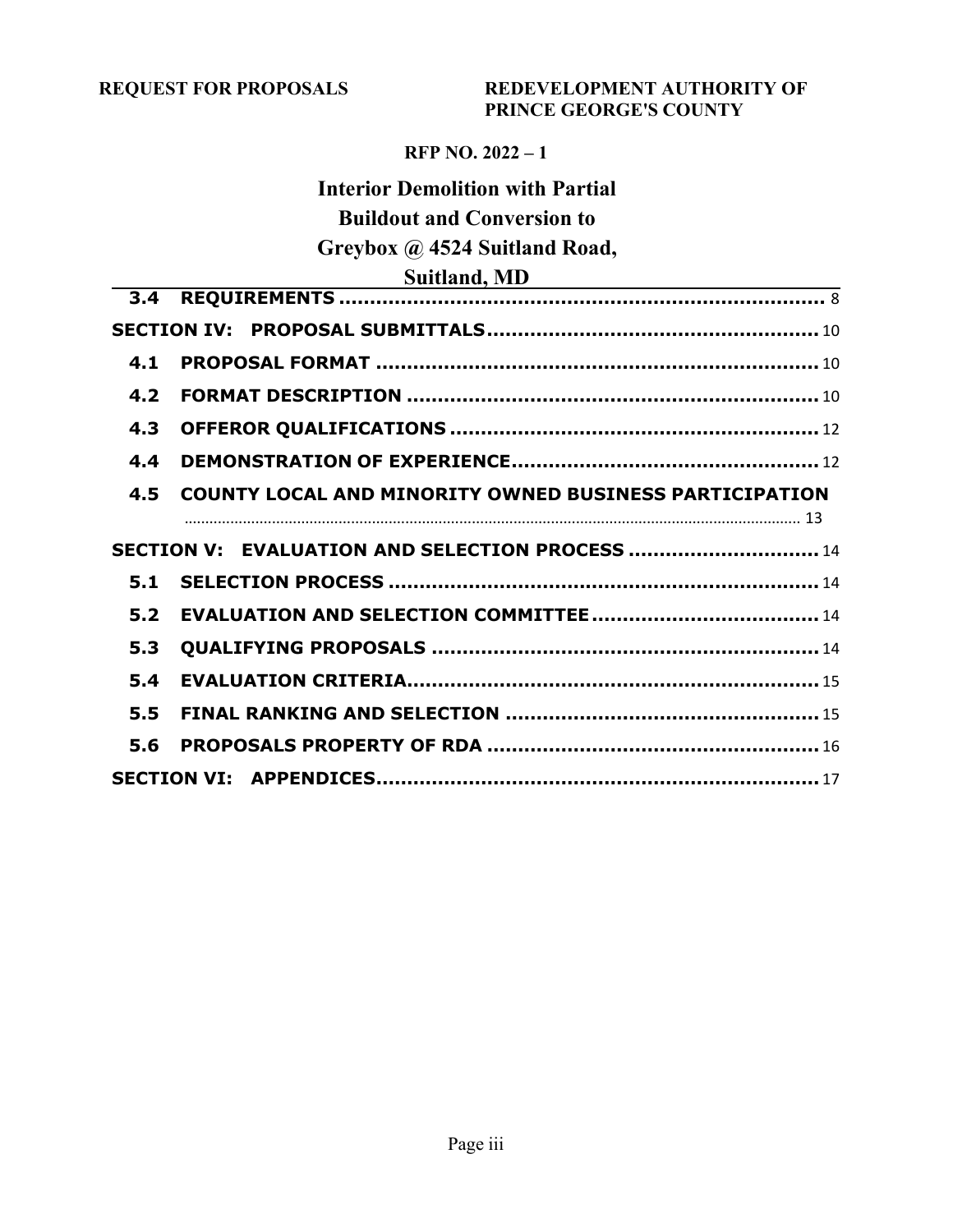### **Interior Demolition with Partial Buildout and Greybox Conversion @ 4524 Suitland Rd, Suitland, MD**

### <span id="page-3-1"></span><span id="page-3-0"></span>**SECTION I: INTRODUCTION**

### **1.1 SUMMARY STATEMENT**

The Redevelopment Authority of Prince George's County (RDA) is hereby soliciting Proposals from qualified contractors to provide partial interior demolition and return to grey box finish of the of a one story building. The objective of this procurement is to secure a contractor for the: partial demolition, construction and grey box finish of the interior space of the former coin operated laundry center located at 4524 Suitland in Suitland MD.

### <span id="page-3-2"></span>**1.2 SOLICITATION CLOSING DATE**

The Proposer must submit original and 4 copies of the Proposal along with an electronic version on a compact disk (CD) in a sealed package and address to:

> Gerald Konohia Senior Manager Redevelopment Authority 9200 Basil Court, Suite 504 Largo, Maryland 20774

Proposals must be received, and time stamped by the Redevelopment Authority no later than March 25, 2022 at 12:00 noon EST. The submittal must be sealed, and the outside envelope must be clearly marked **"RFP No. 2022-1".**

**Late Proposals will not be considered.** Respondents to this RFP mailing Proposals should allowsufficient mail delivery time to ensure timely receipt by the Redevelopment Authority.Proposers shall prepay any shipping/delivery charges, as applicable, for all documents submitted.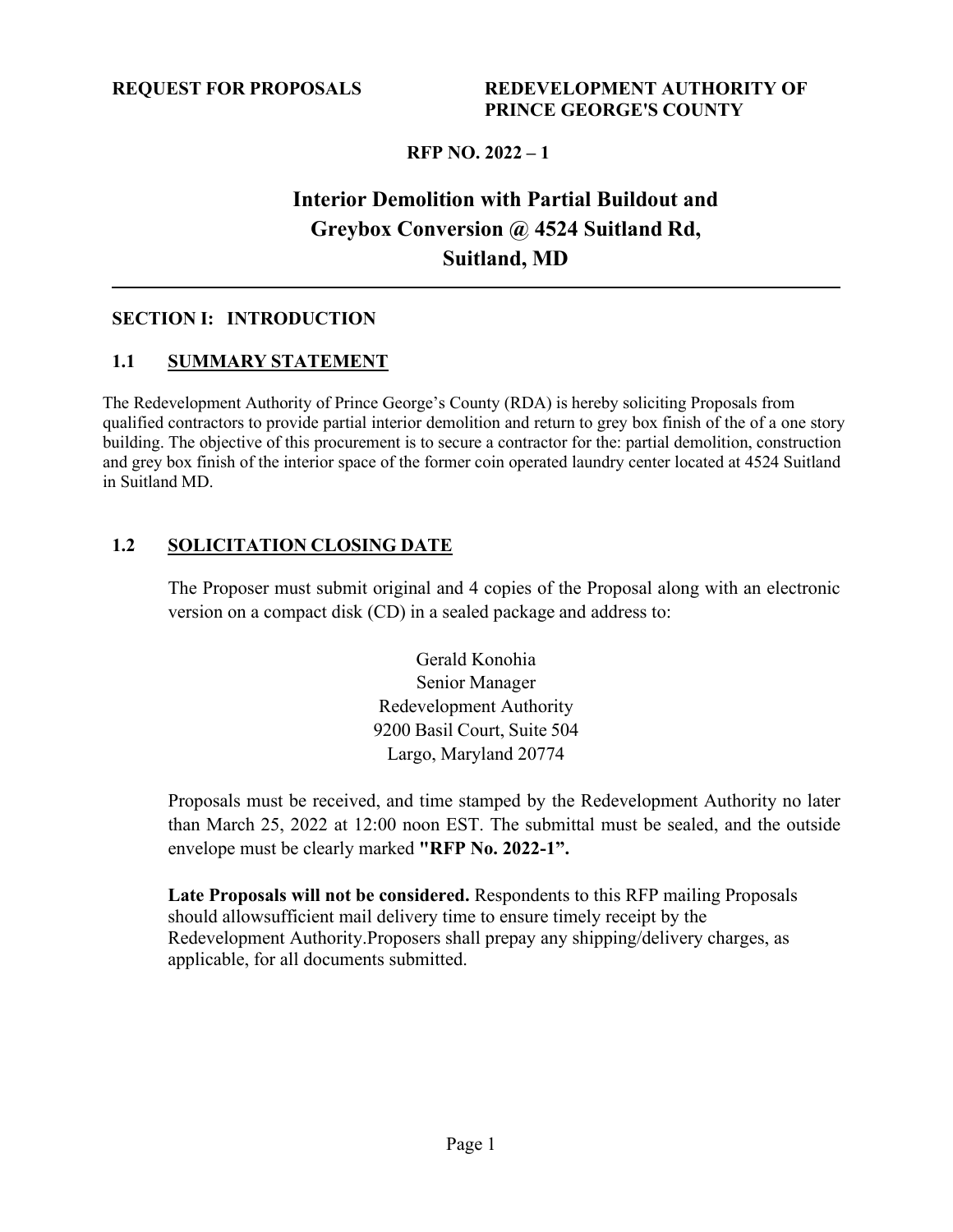## **Interior Demolition with Partial Buildout and Greybox Conversion @ 4524 Suitland Rd, Suitland, MD**

### <span id="page-4-0"></span>**1.3 QUESTIONS,INQUIRIES AND PRE-PROPOSAL CONFERENCE**

Questions and inquiries must be submitted via email no later than five business days prior to the RFP closing date to:

[Gpkonohia@co.pg.md.us](mailto:Gpkonohia@co.pg.md.us)

Phone calls or faxed questions will not be accepted. All questions and answers will be posted to the RDA website no later than ten business days prior to the RFP closing date. All potential respondents are responsible for checking the RDA website for any addendums. A Pre-Proposal Conference will be held at 4524 Suitland Road on March 3, 2022 at 10:00 a.m. EST. Attendance at the pre-Proposal conference is not mandatory but is strongly recommended.

### <span id="page-4-1"></span>**1.4 PROPOSAL ACCEPTANCE**

The Redevelopment Authority reserves the right to accept or reject all Proposals, in whole or in part, received because of this solicitation and to waive minor irregularities. Further, the RDA reserves the right to make a whole award, partial award, or no award at all.

### <span id="page-4-2"></span>**1.5 DURATION OF PROPOSAL OFFER**

Proposals are to be held valid for six months following the closing date for this RFP. This period may be extended by mutual written agreement between the Proposers and the Redevelopment Authority.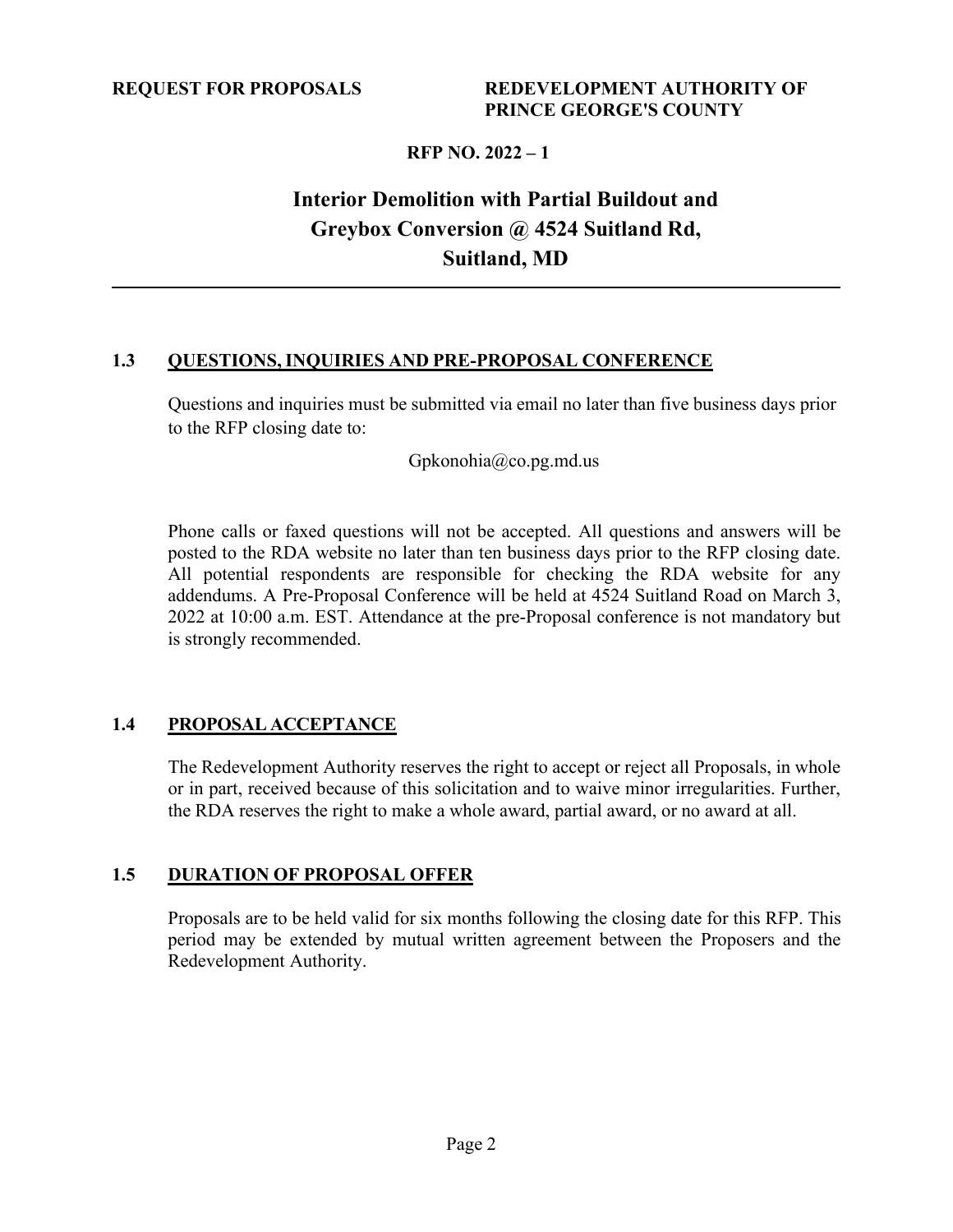### **Interior Demolition with Partial Buildout and Greybox Conversion @ 4524 Suitland Rd, Suitland, MD**

### <span id="page-5-0"></span>**1.6 NOTICE TO PROPOSERS**

Before submitting a Proposal, Offerors are to completely familiarize themselves with the requirements of the solicitation. Failure to do so will **not** relieve the Offeror of responsibility to fully perform in accordance therewith. No consideration will be granted for any alleged misunderstanding of the material to be furnished or work to be done, it being understood that the submission of a Proposal is an agreement with all the items and conditions referred to herein.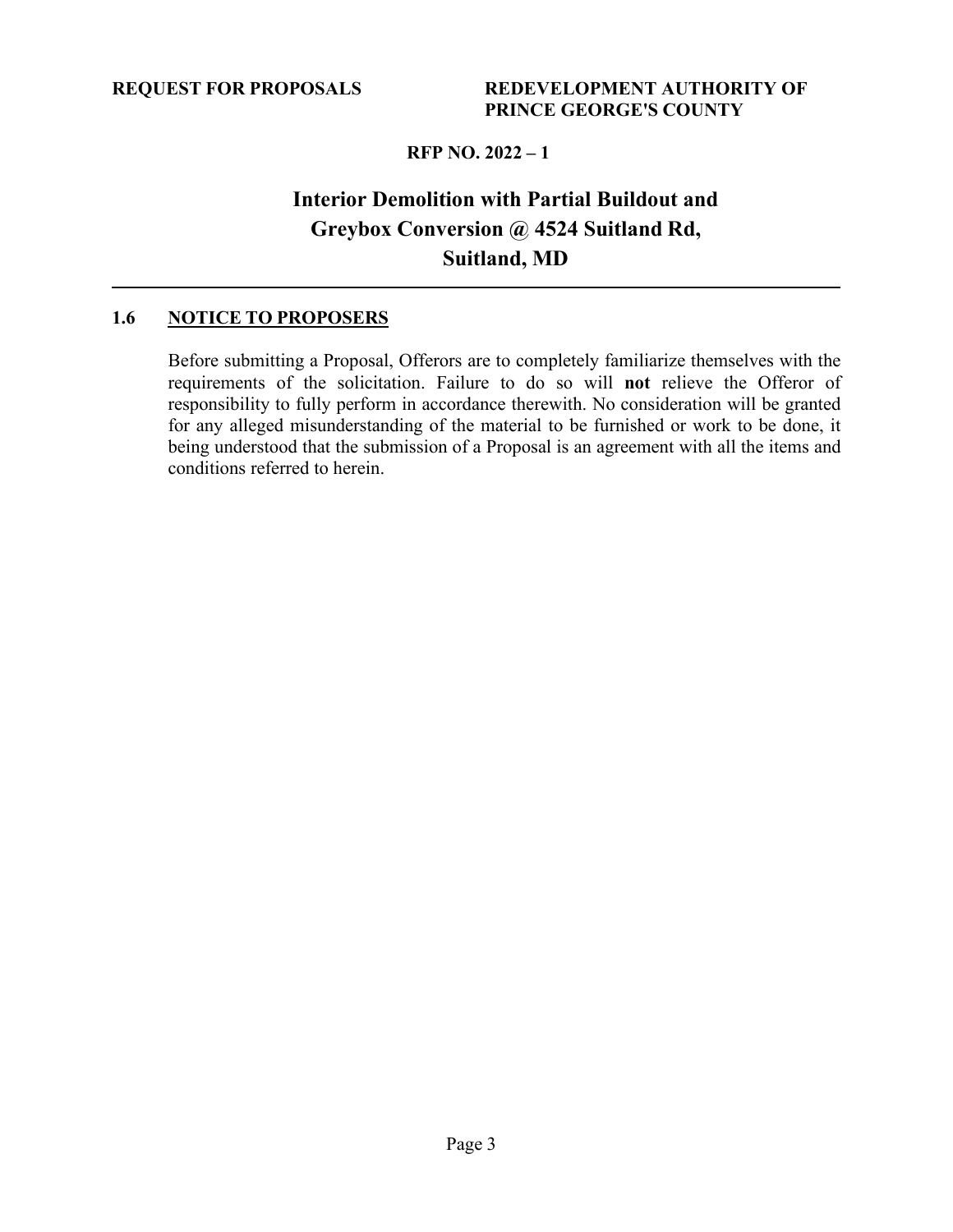### **Interior Demolition with Partial Buildout and Greybox Conversion @ 4524 Suitland Rd, Suitland, MD**

### <span id="page-6-0"></span>**SECTION II: GENERAL INFORMATION**

### <span id="page-6-1"></span>**2.1 ECONOMY OF PREPERATION/INCURRED EXPENSES**

Proposals should be prepared simply and economically, providing a straightforward, concise delineation of the Proposers' capabilities and description of the offer to meet the requirements of this RFP. The RDA will not be responsible for any costs incurred by any Offeror in preparing and submitting a response to this solicitation.

### <span id="page-6-2"></span>**2.2 ADDENDA TO REQUESTS FOR PROPOSAL**

If it becomes necessary to revise any part of this RFP, Addenda will be provided on the RDA website. It is the responsibility of all potential respondents to regularly check the RDA website for any Addenda.

### <span id="page-6-3"></span>**2.3 ORAL PRESENTATIONS**

The Redevelopment Authority reserves the right to conduct individual interviews with finalists and to request best and final offers from any or all finalists. Those Proposers may be required to provide oral presentations to discuss their Proposal, answer questions from the RDA's Proposal Analysis Group, and/or clarify their technical submittal.

#### <span id="page-6-4"></span>**2.4 CONFIDENTIALITY/PROPRIETARY INFORMATION**

Proposers must specifically identify those portions of their Proposals, if any, which they deem to contain confidential, proprietary information or trade secrets and must provide justification why such material should not, upon request, be disclosed by the Redevelopment Authority in accordance with the Maryland Freedom of Information Act, 10-601 et. seq., State Government Article, Maryland Annotated Code. Proposers must clearly indicate each page that is deemed to be confidential / proprietary or a trade secret (it **IS NOT** sufficient to preface your proposal with a proprietary statement).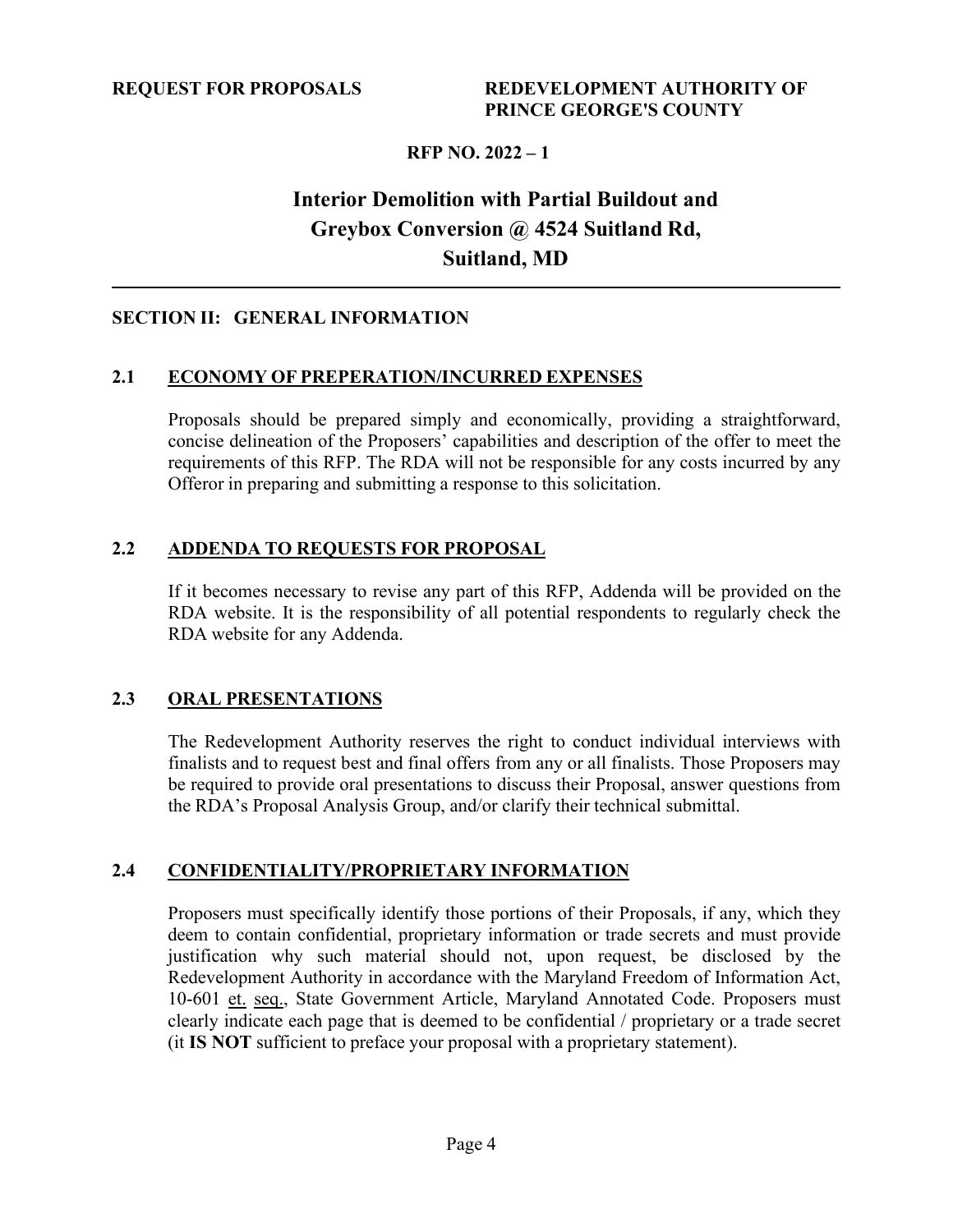### **Interior Demolition with Partial Buildout and Greybox Conversion @ 4524 Suitland Rd, Suitland, MD**

### <span id="page-7-0"></span>**2.5 ALLOWANCE OF IN-HOUSEWORK**

No section or portion of this RFP or the resulting Contract shall be construed or interpreted to preclude the Redevelopment Authority from accomplishing any task or undertaking of any operation or project utilizing its own work force and that of the Owner's Representative.

#### <span id="page-7-1"></span>**2.6 FORMATION OF AGREEMENT/CONTRACT WITH SUCCESSFUL CONTRACTOR**

The Contract to be negotiated because of this RFP (the "Contract") shall be by and between the Proposer as Contractor and the Redevelopment Authority as Owner and shall contain provisions included in this RFP. By submitting a Proposal in response to this RFP, the Proposer accepts the terms and conditions set forth herein.

#### <span id="page-7-2"></span>**2.7 AFFIDAVITS, CERTIFICATIONS AND AFFIRMATIONS**

Proposers are required to submit with their Proposal certain certifications, affirmations, and affidavits. These forms, which should be completed by all Offerors, are included as Appendix A of this RFP.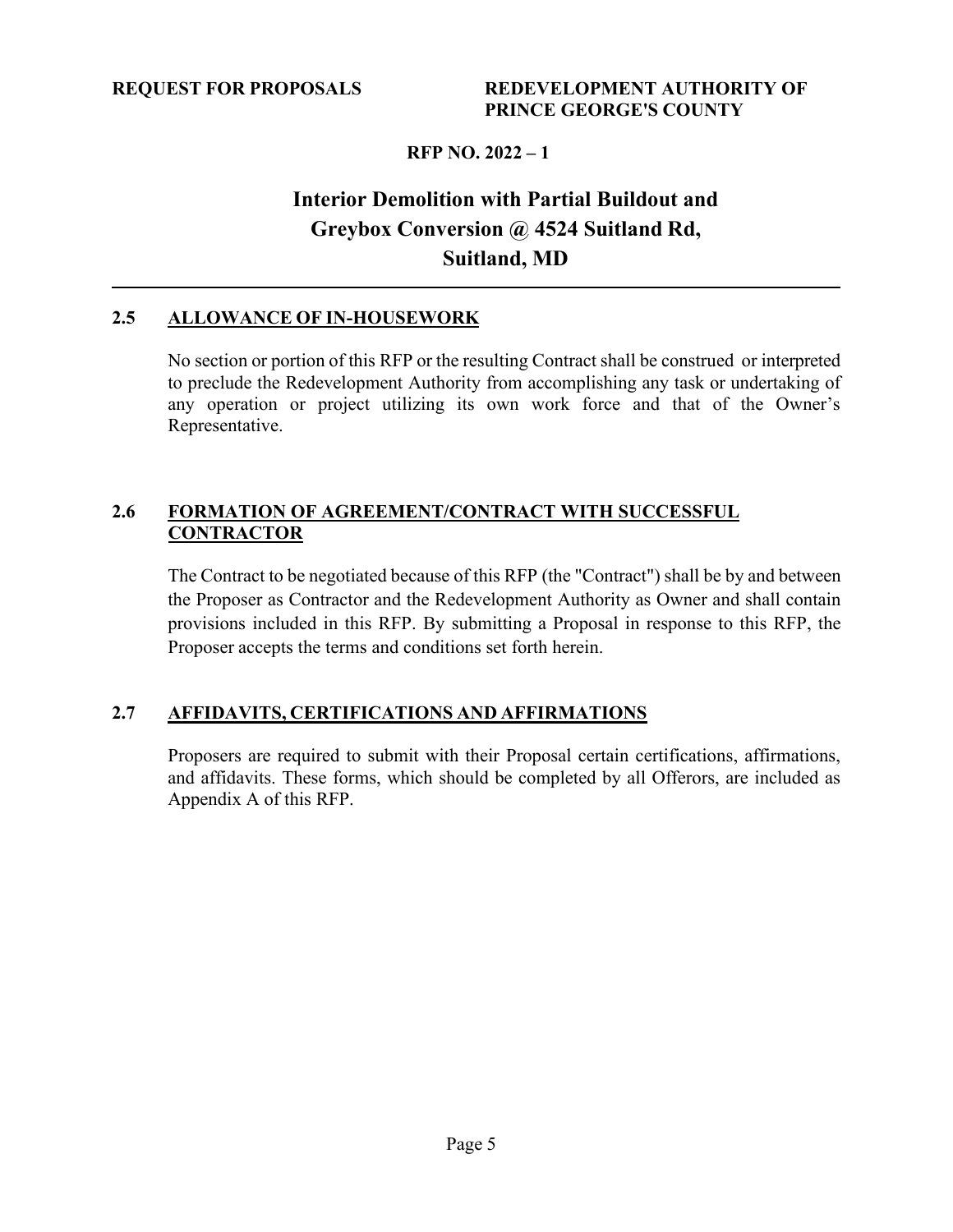### **Interior Demolition with Partial Buildout and Greybox Conversion @ 4524 Suitland Rd, Suitland, MD**

#### <span id="page-8-0"></span>**SECTION III: SCOPE AND REQUIREMENTS**

#### <span id="page-8-1"></span>**3.1 BACKGROUND/PROJECT DESCRIPTION**

The Redevelopment Authority's mission is to contribute to the creation of a diverse and vibrant economy and living environment for Prince George's County, using community building techniques and providing responsible and responsive development and redevelopment that is designed to enhance quality of life, balanced growth, and job creation for diverse, sustainable communities.

Beginning in the early 2000's, the RDA began acquiring the dilapidated and blighted properties in the Suitland Manor Subdivision, along Homer Avenue, Huron Avenue, Hudson Avenue, Lewis Avenue and Chelsea Way. The Acquisition, totaling 22 acres, was complete in 2007. The tenants were relocated, and all buildings were demolished.

In late 2014, the RDA, together with its development consultant team began planning the development of a new mixed-use community anchored by the Suitland Federal Center which houses the new headquarters of U.S. Census Bureau. Working collaboratively and assembling adjacent property owners, the development team in 2015, guided the property through the entitlement process obtaining approval of the Preliminary Plan ofSubdivision and the MUTC Special Permit. With adjacent property owners the total land area of the approved plans is approximately  $29 +$ - acres.

Once momentum was achieved with the residential portion of the mixed-use community the focus expanded to restore the vibrant commercial and retail services for the residents and visitors. With an initial emphasis on Suitland Road, in 2019 -2021 the RA along with other county agencies acquired several adjacent commercial sites including the former strip mall along the east side of Suitland Road and the former coin operated laundry  $\omega$  4524 Suitland Road.

The objective of this solicitation is to procure a contractor for the: demolition, removal, and disposal of building materials including concrete, lumber and small amounts of scrap metal based on a visual assessment of the building's interior space; partial and rough refinish of the interior space, partial demolition, and removal of concrete slab to be replace with gravel ready to pour. Installing steel entry way doors; filling g dealing masonry ventilation portals on the exterior walls and re-installing limited electrical and plumbing services to the southern portion of the building.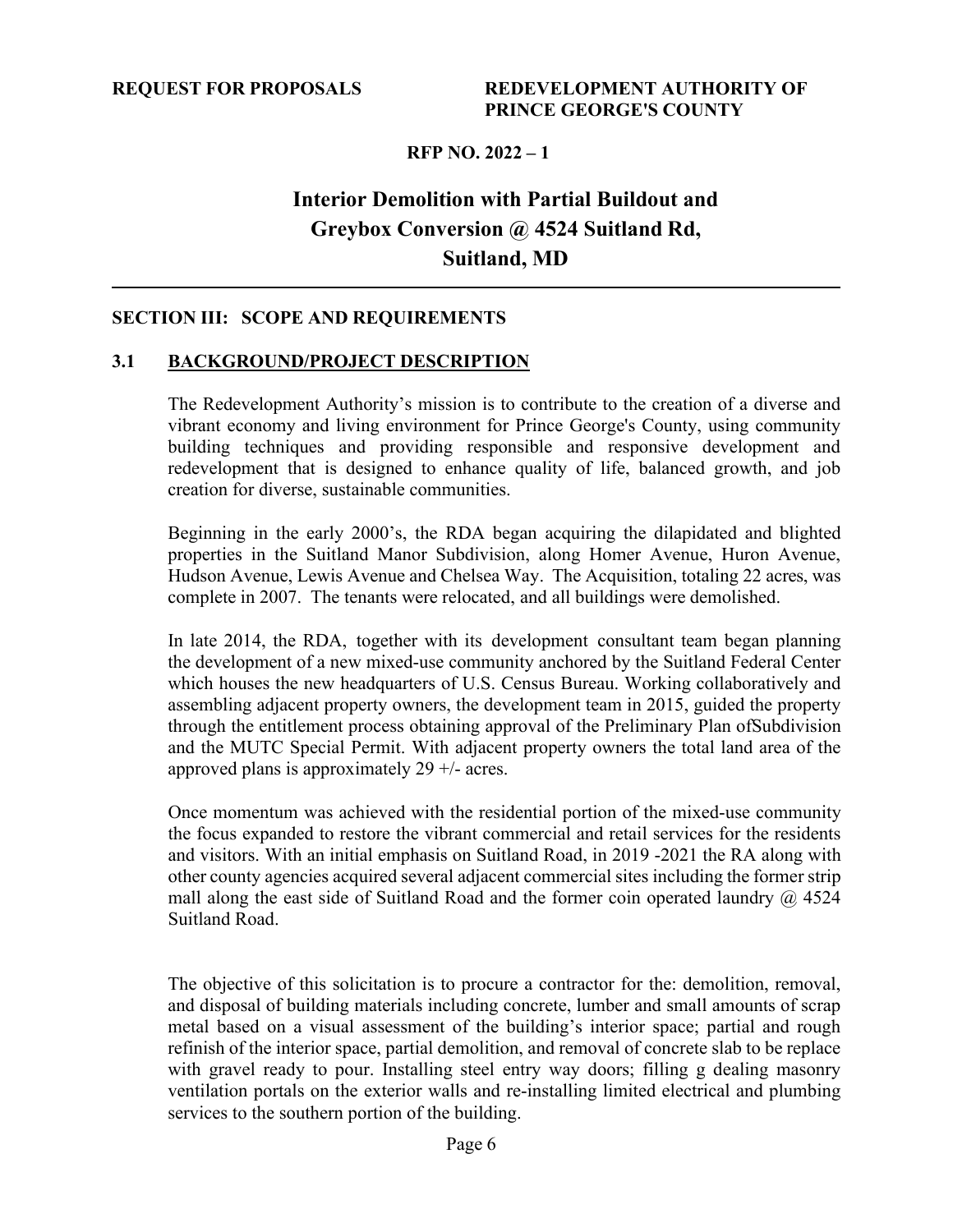### **Interior Demolition with Partial Buildout and Greybox Conversion @ 4524 Suitland Rd, Suitland, MD**

### <span id="page-9-0"></span>**3.2 SITE DESCRIPTION**

The building's interior was subject to a previous partial demotion and all equipment and fixtures have been removed. In the absence of a useful schematic or mechanical drawings and given the building's current condition, rather than provide drawings , it is recommended that interested parties visit and inspect the site in order to prepare Proposal submissions.



Fig 1. Aerial Photo of Site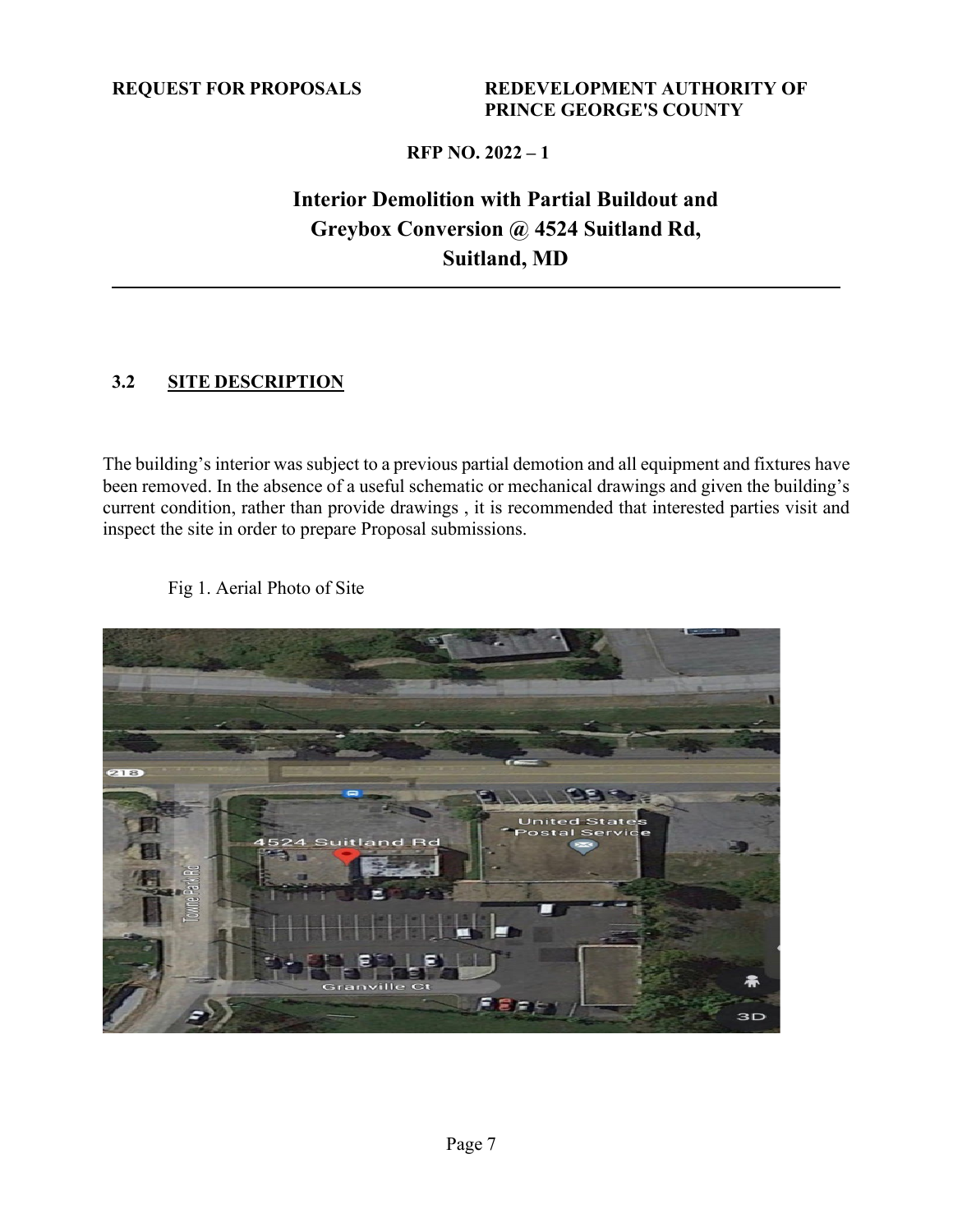### **REQUEST FOR PROPOSALS REDEVELOPMENT AUTHORITY OF PRINCE GEORGE'S COUNTY**

### **RFP NO. 2022 – 1**

### **Interior Demolition with Partial Buildout and Greybox Conversion @ 4524 Suitland Rd, Suitland, MD**

Figure 2. Street level view of 4524 Suitland Road

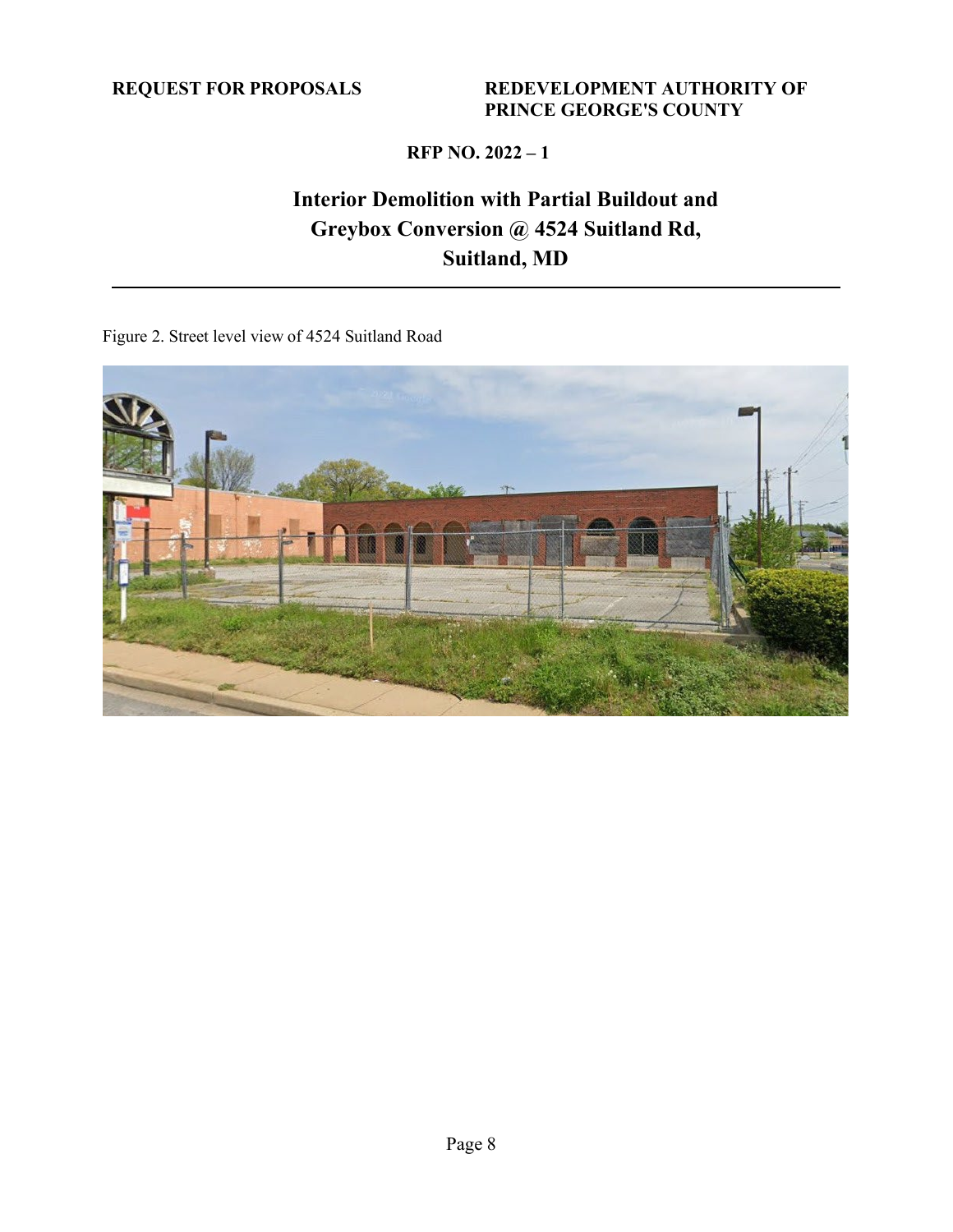### **Interior Demolition with Partial Buildout and Greybox Conversion @ 4524 Suitland Rd, Suitland, MD**

### <span id="page-11-0"></span>**3.3 SCOPE OF SERVICES**

The Contractor procured through this RFP will be required to provide all labor, supervision, materials, and equipment required to complete the following in accordance with Proposal documents:

- Demo existing concrete slab and haul away.
	- o This is a complete demolition of the existing slab, including all steel within the slab. Price also includes prepping the building for installation of a new slab to include vapor barrier and gravel (no steel).
- Remove and replace the existing sidewalk (not under breezeway)
	- o This is replacing the exterior sidewalk at the face of the building and installing code require sidewalk to include handicap ramp.
- Masonry fill the 12 vent holes in the rear of the building.
	- o Complete infill of all masonry openings.
- Patch openings in breezeway ceiling.
	- o Repair stucco ceiling beneath breezeway. (Does not include refinishing or structural repairs, if required).
- Demo plumbing and electric.
	- o This is a complete demolition of the mechanical trunk line, all plumbing and electrical to the source within building.
- Apply CMU sealer and (1) coat of paint on the interior walls and exterior rear.
- Debris removal at the back of the building.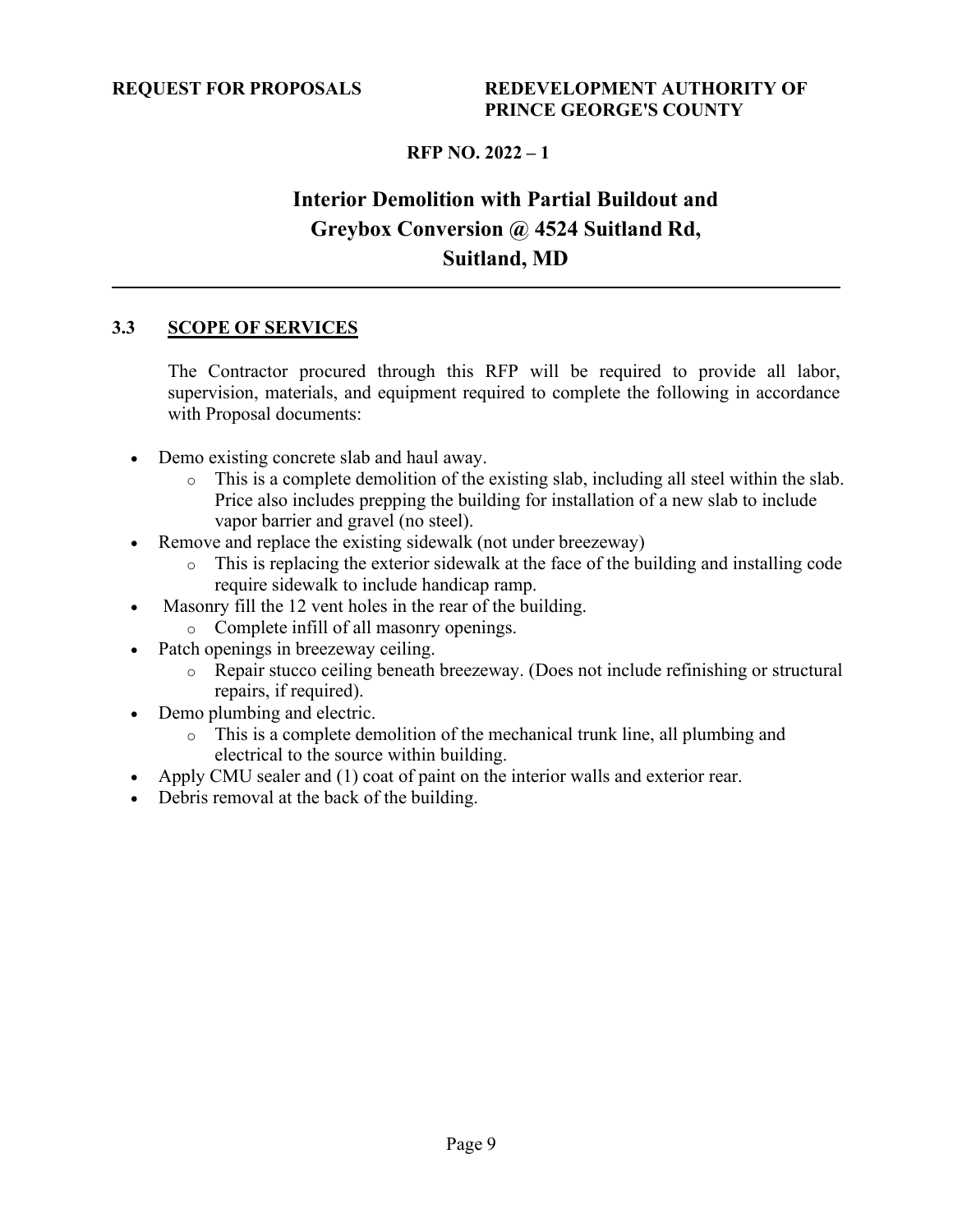## **Interior Demolition with Partial Buildout and Greybox Conversion @ 4524 Suitland Rd, Suitland, MD**

### <span id="page-12-0"></span>**3.4 REQUIREMENTS**

Demolition work scope shall comply with the Proposal documents and the following:

- 1) Contractor shall comply with all Federal, State, County and local laws, regulations and ordinances.
- 2) Security. As soon as possible after contract award, Contractor shall post "No Trespassing" signs on all sides of the buildings to be demolished. Wherever necessary for protection of the public or where required by State or local laws, regulations or ordinances, the Contractor shall erect and maintain substantial temporary barricades or fences closing off access to the buildings, work site and open cellars. At no time shall there be any opening or void left uncovered and not posted.
- 3) Debris Removal and Disposal. Contractor shall remove all building material, rubbish, or refuse from the demolition site daily. No material or debris may be buried on site. Contractor shall provide all documentation regarding the proper disposal of all rubbish, soil, refuse, and any other debris. Contractor shall be responsible for all dump fees.
- 4) Salvage. Contractor may remove doors, windows, light fixtures, and other items as salvage from the jobsite for salvage value if desired.
- 5) Daily Cleanup and Dust Control. Contractor shall keep the surface of all streets and sidewalks affected by its work, including decking and temporary paving in a clean, neat, and safe condition, limiting to the extent possible dust and smoke on and around the demolition site. The Contractor shall sprinkle with water or otherwise treat the surface and surrounding areas being used by the Contractor sufficiently to keep down any dust generated during the progress of its work. Contractor shall remove all piles of dirt and debris. There shall be NO fires of any kind or burning of any debris.
- 6) Final Cleanup. The site of each demolished building shall be cleaned up and left in a condition satisfactory to the RDA.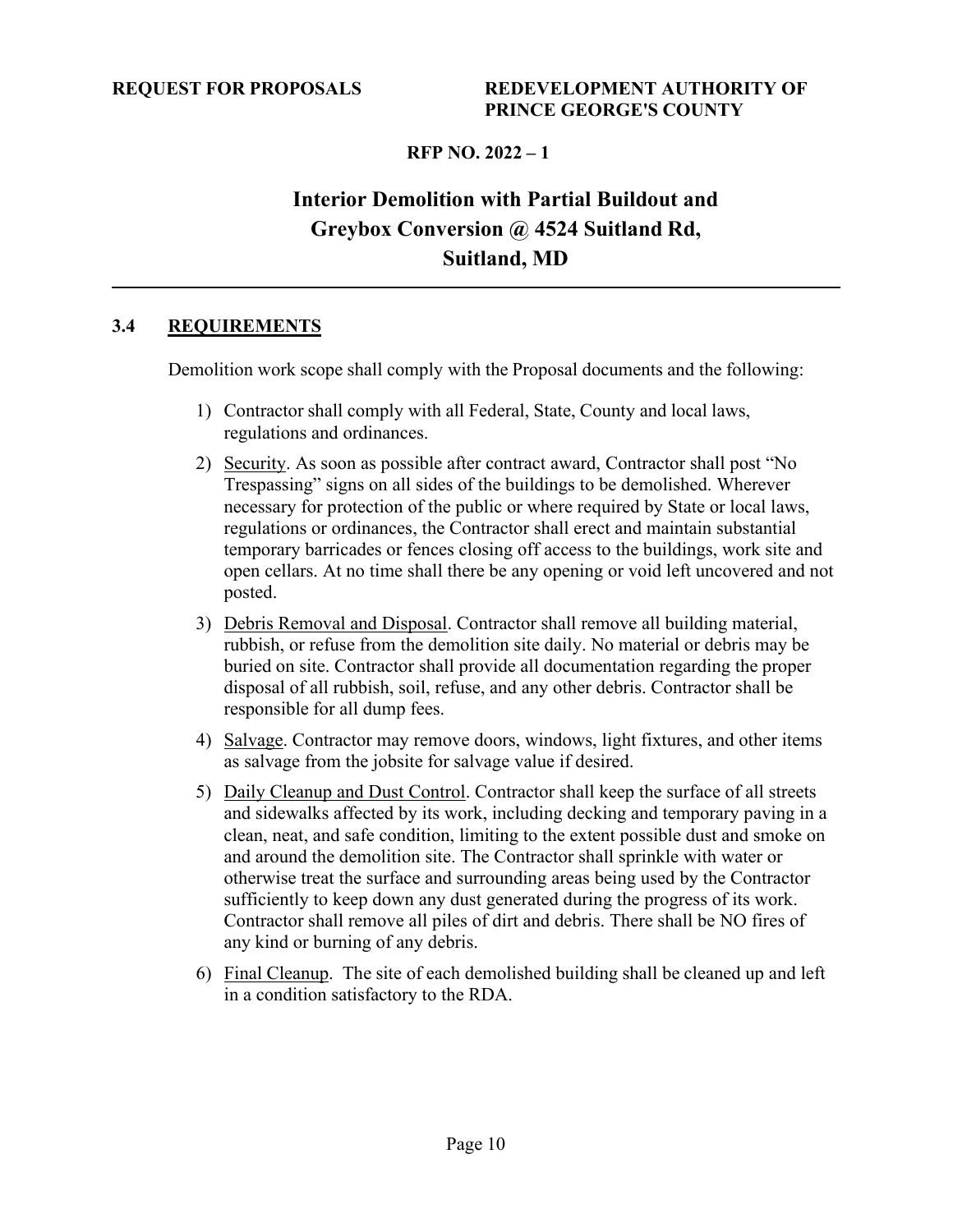## **Interior Demolition with Partial Buildout and Greybox Conversion @ 4524 Suitland Rd, Suitland, MD**

### <span id="page-13-0"></span>**SECTION IV: PROPOSAL SUBMITTALS**

#### <span id="page-13-1"></span>**4.1 PROPOSAL FORMAT**

Each Proposal shall have the following sections prominently displayed:

- 1. Title Page
- 2. Table of Contents
- 3. Project Approach & Methodology
- 4. Fee (Not to Exceed), including unit rates.
- 5. Local & MBE Participation
- 6. Timeline
- 7. Exceptions or Restrictions
- 8. Statement of no Conflict of Interest
- 9. Statement of no Pending or Threatening Litigation
- 10. Certificate of Good Standing

### <span id="page-13-2"></span>**4.2 FORMAT DESCRIPTION**

Each Proposal shall conform to the following order and format:

- 4.2.1 Transmittal Letter: The Proposal shall include a transmittal letter prepared on the Proposer's business stationery. The purpose is to identify the Proposer and transmit the Proposal to the RDA and should therefore be brief. The letter must be signed in inkby an individual who is authorized to bind the firm to all statements, including services and prices contained in the Proposal.
- 4.2.2 Title Page: Each Proposal shall begin with a Title page. It should display the words "RFP No. 2022-1." It should also have the name of the company, and name, title, business address, email address and telephone number of the person authorized to obligate the company.
- 4.2.3 Table of Contents: The Proposal shall contain a "TABLE OF CONTENTS" with page numbers indicated.
- 4.2.4 Proposal: The Offeror shall present their offer on double spaced typed pages. Proposal must address each of the areas covered under the evaluation criteria in the order asprovided below: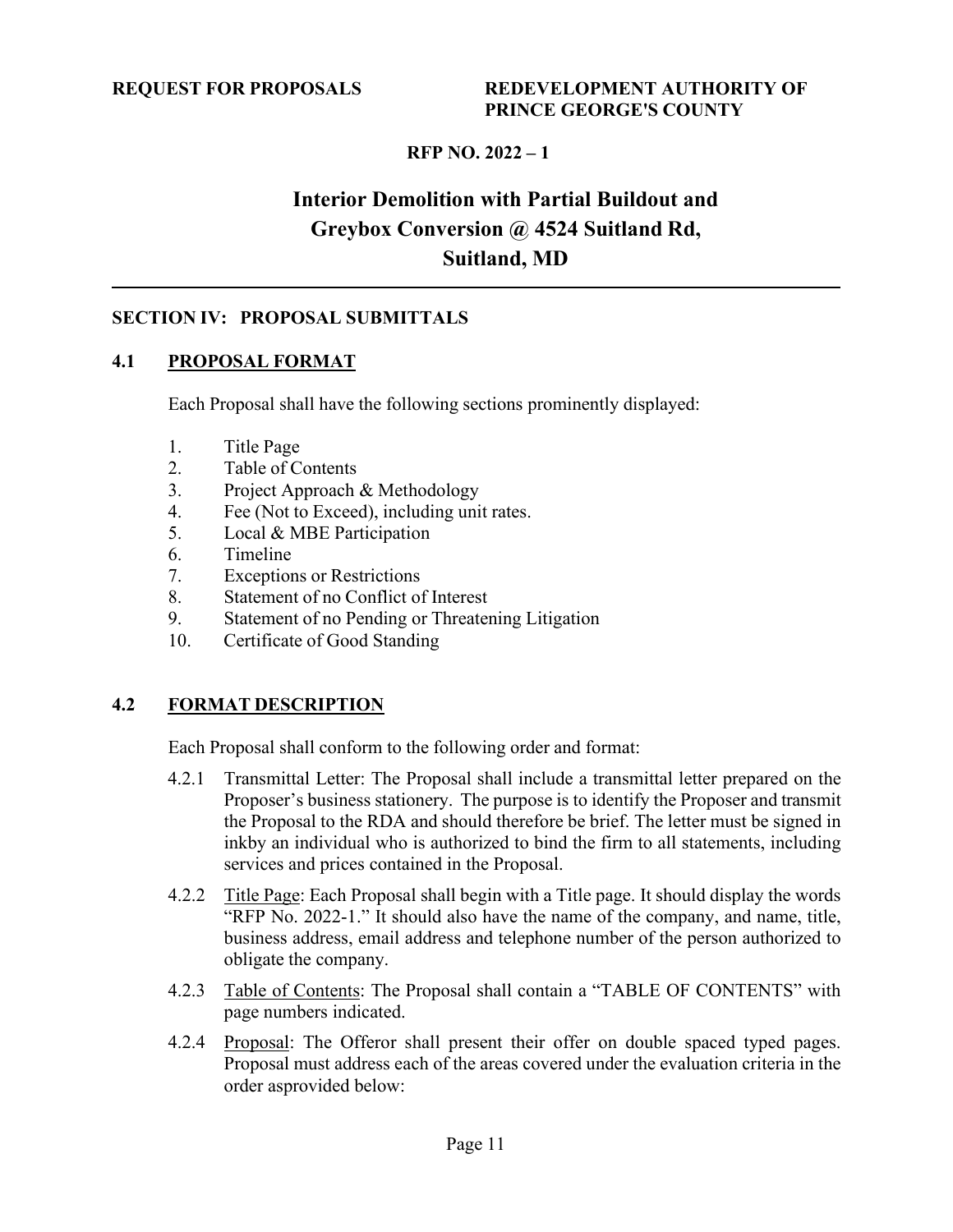### **Interior Demolition with Partial Buildout and Greybox Conversion @ 4524 Suitland Rd, Suitland, MD**

**The Project Approach and Methodology**: Offerors must submit a narrative description of the proposed staffing, equipment to be deployed, organizational structure and other resources required to provide the demolition services required by this RFP. The narrative should include a description and explanation of any management, cost control and scheduling software to be utilized.

**Experience and Key Personnel**: Offerors must provide examples of a minimum of three relevant completed projects where it has provided for the installation of erosion and sediment control features, building demolition services and other activities relevant to this solicitation. Descriptions of successfully completed projects by the team members of similar scope to the one proposed and shall include the timeline for completion, and total cost. Offerors must identify the keymembers of the proposed Construction Management team. Resumes for each key member of the team should be submitted and shall be limited to three pages each.

**Fee (Lump Sum)**: The Offeror must submit on the Proposal Form (Appendix A) the proposed lump sum fee for the total scope of work and services to be provided. The fee shall include the cost for mobilization, operations, demobilization and all miscellaneous expenses and fees such as, but not limited to office administration, telephone, mailings, dump fees, site overheads and other expenses. Offerors must also provide on the Appendix A - Proposal Form the Unit Prices to be used for changing quantities of work items. Please do not make any changes to the format of the Proposal Form.

**Local and Minority Business Involvement**: The RDA seeks to have local and minority participation at all levels of the Project. Please identify all local and minority businesses that are part of the Construction Management team. The RDA encourages Local and Minority Businesses to submit as prime consultant if qualified.

**Timeline**: The Offeror shall present the Project timeline in a weekly or monthly format as may be convenient identifying the overall duration for the work and major activities.

- 4.2.5 Exceptions or Restrictions: Should the Offeror take exception to any provision or requirement of this RFP; it must be indicated in this section.
- 4.2.6 No Conflicts of Interest: The Offeror is required to make a statement of no knowledge of any potential conflicts of interest with the Redevelopment Authority or Prince George's County.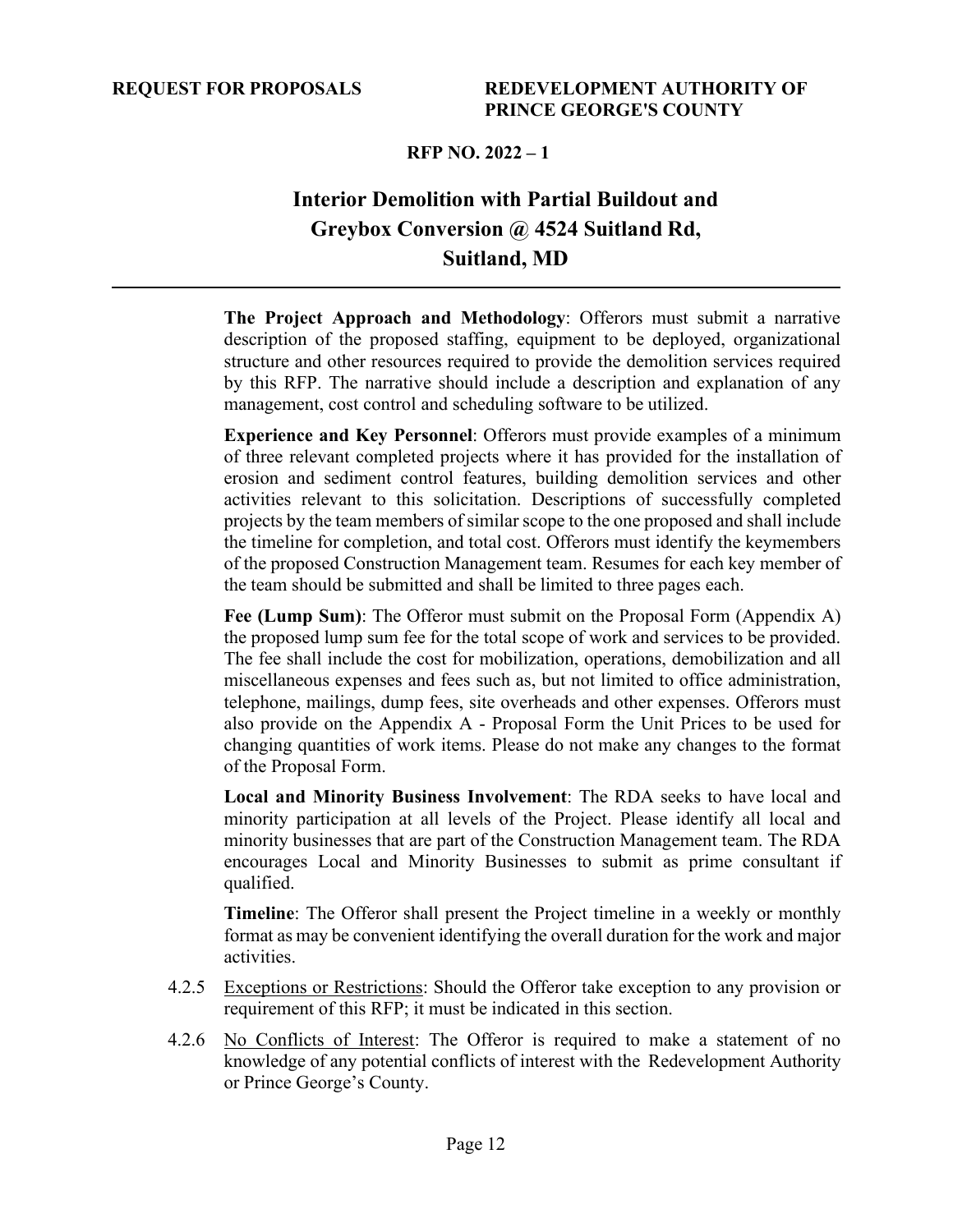### **Interior Demolition with Partial Buildout and Greybox Conversion @ 4524 Suitland Rd, Suitland, MD**

- 4.2.7 No Pending Litigation: The Offeror must affirm that they are not party to any pending litigation against the Redevelopment Authority or Prince George's County.
- 4.2.8 Certificate of Good Standing: The Offeror must provide a Certificate of Good Standing from the State of Maryland.

### <span id="page-15-0"></span>**4.3 OFFEROR QUALIFICATIONS**

- Offeror must show through entity and/or key personnel experience a track record of having provided similar construction activities, including installation of erosion and sediment control features, building demolition and finish grading activities.
- Offeror must provide evidence of organizational and financial capacity to deliver the proposed services.

### <span id="page-15-1"></span>**4.4 DEMONSTRATION OF EXPERIENCE**

Proposers shall identify three (3) similar demolition projects, completed or in process of completion, comparable to Proposer's proposed services and which Proposer or their key personnel have had primary involvement. For each relevant project, the Proposer shall identify the following:

- a. Project name.
- b. Location or address of the project.
- c. Description of the project, including work performed and total acreage.
- d. Period of performance.
- e. Estimated total project costs, if the project is not yet complete or actual total development costs if project has been completed.
- f. Projected commencement and completion date, if project is not yet complete or actual commencement and completion date if project is complete.
- g. Name and contact information for Project Owner or representative provided as a reference.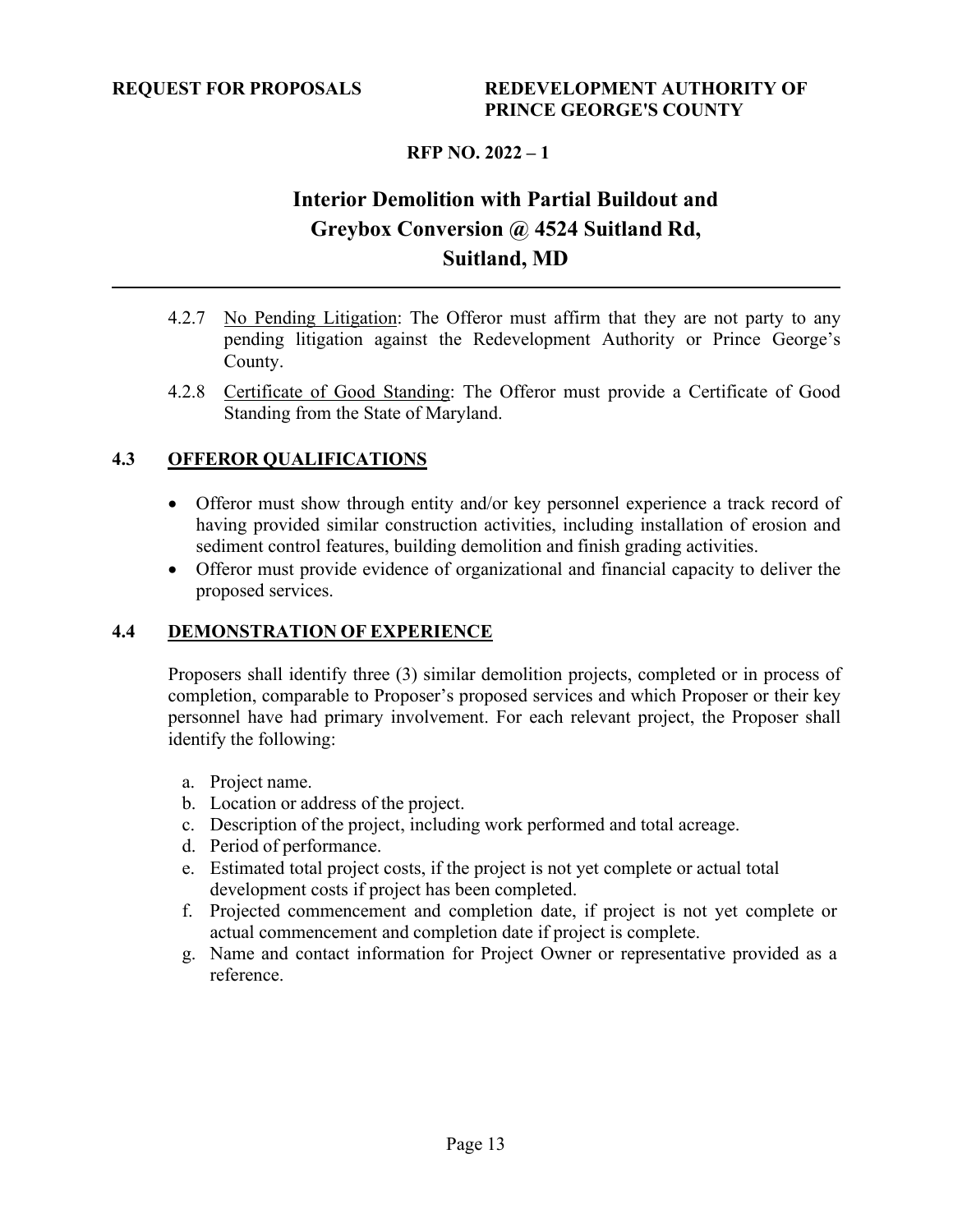### **Interior Demolition with Partial Buildout and Greybox Conversion @ 4524 Suitland Rd, Suitland, MD**

Offerors must be fully licensed in the State of Maryland for the type of work required by this solicitation no later than the date that proposals are due. Offerors who are not fully licensed and certified shall not be found qualified.

The Project will require the Contractor to provide proof of the following insurance coverages prior to commencement of Work:

- Commercial General Liability insurance having limits of at least 1 million dollars per occurrence, 2 million dollars aggregate.
- Umbrella Liability insurance of at least 2 million dollars.
- Commercial Auto (including owned, leased, non-owned and hired) having limits of at least \$500,000; and
- Workers Compensation Insurance at statutory amounts.

### <span id="page-16-0"></span>**4.5 COUNTY LOCAL AND MINORITY OWNED BUSINESS PARTICIPATION**

A priority for Prince Georges County Government and a mission of the RDA is to create jobs and opportunities for residents, County located business enterprise (CLB), minorityowned businesses (MBE) and women-owned businesses (WBE) certified businesses. The goal is to build capacity for such firms to grow and compete effectively with their majorityowned counterparts.

The total contract value for this solicitation, must include 40% local and MBE/WBE participation. These are minimum thresholds, and it is expected that successful respondents will exceed these thresholds as described in this Section.

For businesses with a headquarters located outside of Prince George's County, the following will be considered as CLB for the purpose of achieving the 40% local participation requirement:

- the business has an established office within Prince George's County with at least 5 full-time-equivalent (FTE) employees working in the county located office; or
- the business has at least three FTE employees in the county located office, with at least two of those being residents of Prince George's County; or
- the business has an ownership interest in the building housing the county located office.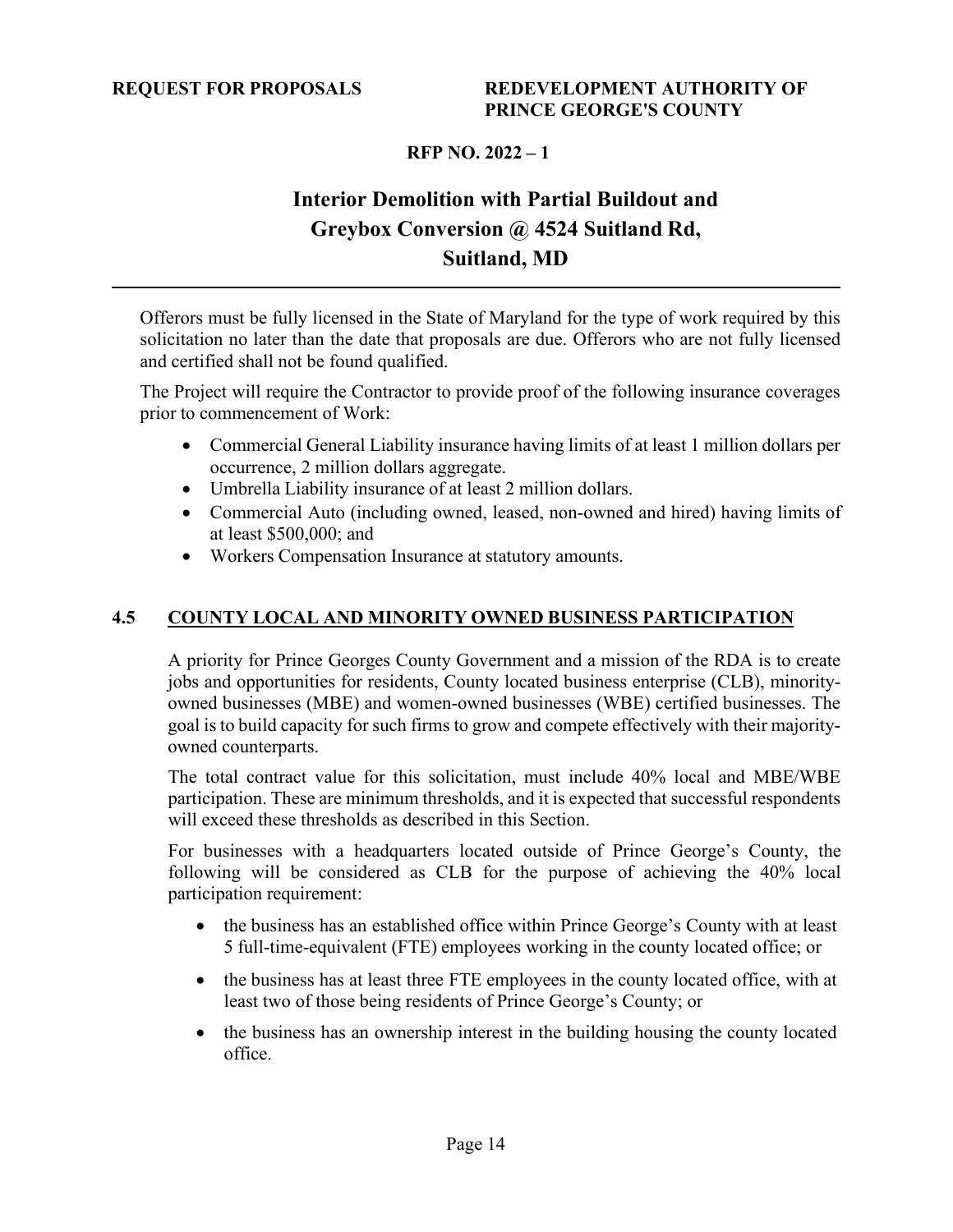### **Interior Demolition with Partial Buildout and Greybox Conversion @ 4524 Suitland Rd, Suitland, MD**

### <span id="page-17-0"></span>**SECTION V: EVALUATION AND SELECTION PROCESS**

#### <span id="page-17-1"></span>**5.1 SELECTION PROCESS**

The Proposer that best meets the Redevelopment Authority's requirements in this solicitation in terms of capabilities and price will be selected.

### <span id="page-17-2"></span>**5.2 EVALUATION AND SELECTION COMMITTEE**

The Selection Committee (SC) will evaluate all Proposals received by the closing deadline.The SC may request additional technical assistance from any resource at its discretion.

#### <span id="page-17-3"></span>**5.3 QUALIFYING PROPOSALS**

The SC shall first review each Proposal for compliance with the requirements of this RFP asset forth in Section IV. Each Proposal received because of this RFP shall be subject to the same review and evaluation process. Failure to comply with any requirements of this procurement may disqualify a Proposer's Proposal. The RDA reserves the right to waive a requirement and/or minor irregularities when it is in the RDA's best interest to do so. Proposals will not be opened publicly. The RDA also reserves the right to request supplemental information from Proposers during the evaluation period. The following criteria will be used in the evaluation of submitted proposals.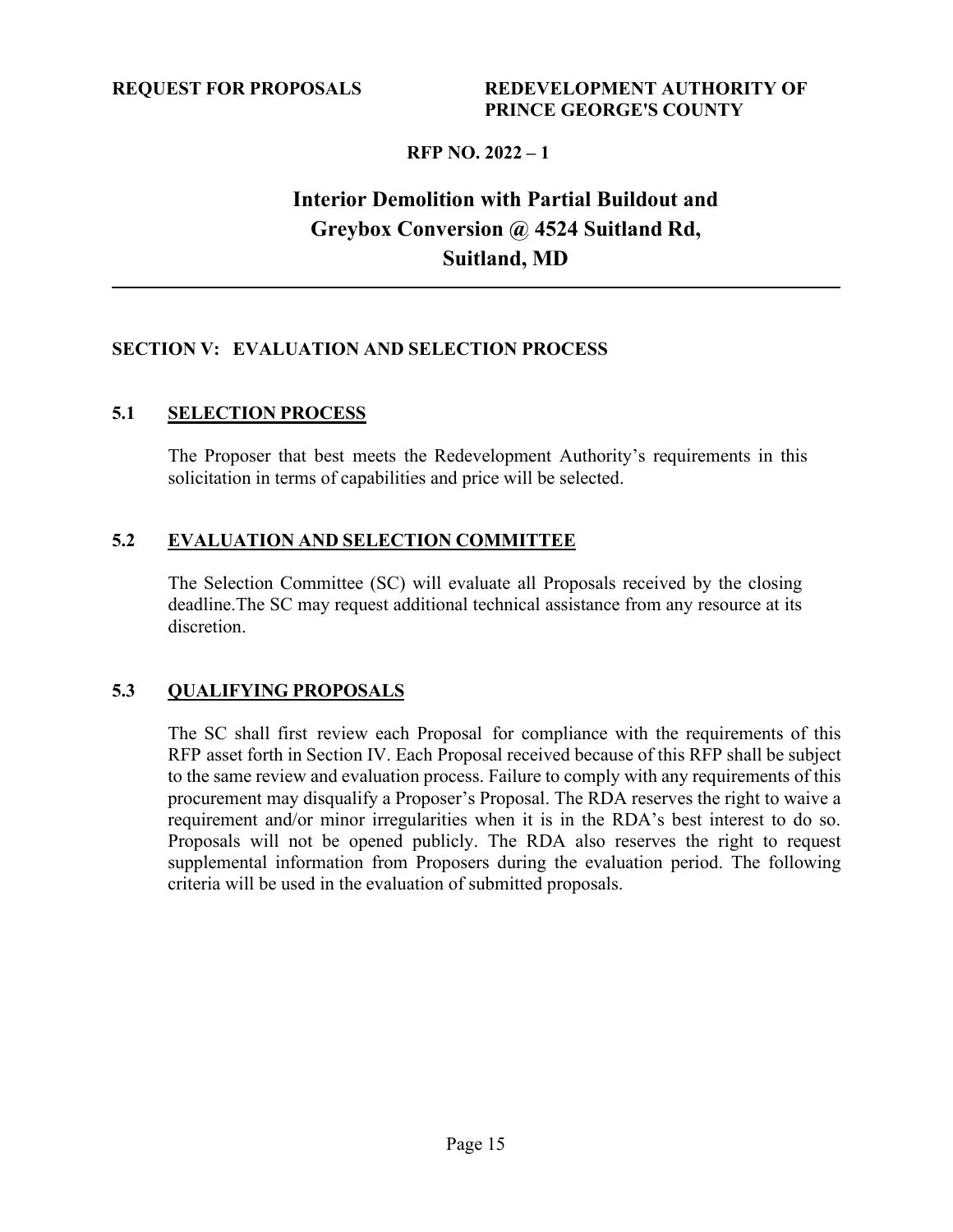### **Interior Demolition with Partial Buildout and Greybox Conversion @ 4524 Suitland Rd, Suitland, MD**

### <span id="page-18-0"></span>**5.4 EVALUATION CRITERIA**

After determining compliance with the requirements of this RFP the SC shall conduct its evaluation of the technical and cost merit of the proposals. Each proposal received because of this RFP shall be subject to the same review and evaluation process. The following criteria will be used in the evaluation of submitted proposals:

| Project Approach & Methodology (narrative demonstrates understanding $=$<br>higher score) |    |
|-------------------------------------------------------------------------------------------|----|
|                                                                                           |    |
| Experience (more experience $=$ higher score)                                             | 20 |
| Key Personnel (better appropriate credentials $\overline{ }$ = higher score)              | 10 |
| Fee (Not to Exceed) (lowest realistic fee $=$ higher score)                               |    |
| Local Business Involvement (more LB involvement = higher score)                           |    |
| Minority Business Involvement (more MB involvement = higher score)                        | 15 |
| Timeline (more realistic timeline = higher score)                                         |    |
| <b>Total</b>                                                                              |    |

### <span id="page-18-1"></span>**5.5 FINAL RANKING AND SELECTION**

The evaluation criteria contained herein shall be scored by the SC based upon the stated weight factors for each evaluation criteria. The SC will make recommendations to the Executive Director who will make the final selection.

Based on the SC's initial review of Proposals, the RDA may invite, without cost to itself, ranking finalists to make a presentation to the SC of their proposal and their capabilities as a further consideration in the selection process. The RDA also reserves the right to request supplemental information including, but not limited to, audited and unaudited financial statements of all equity partners.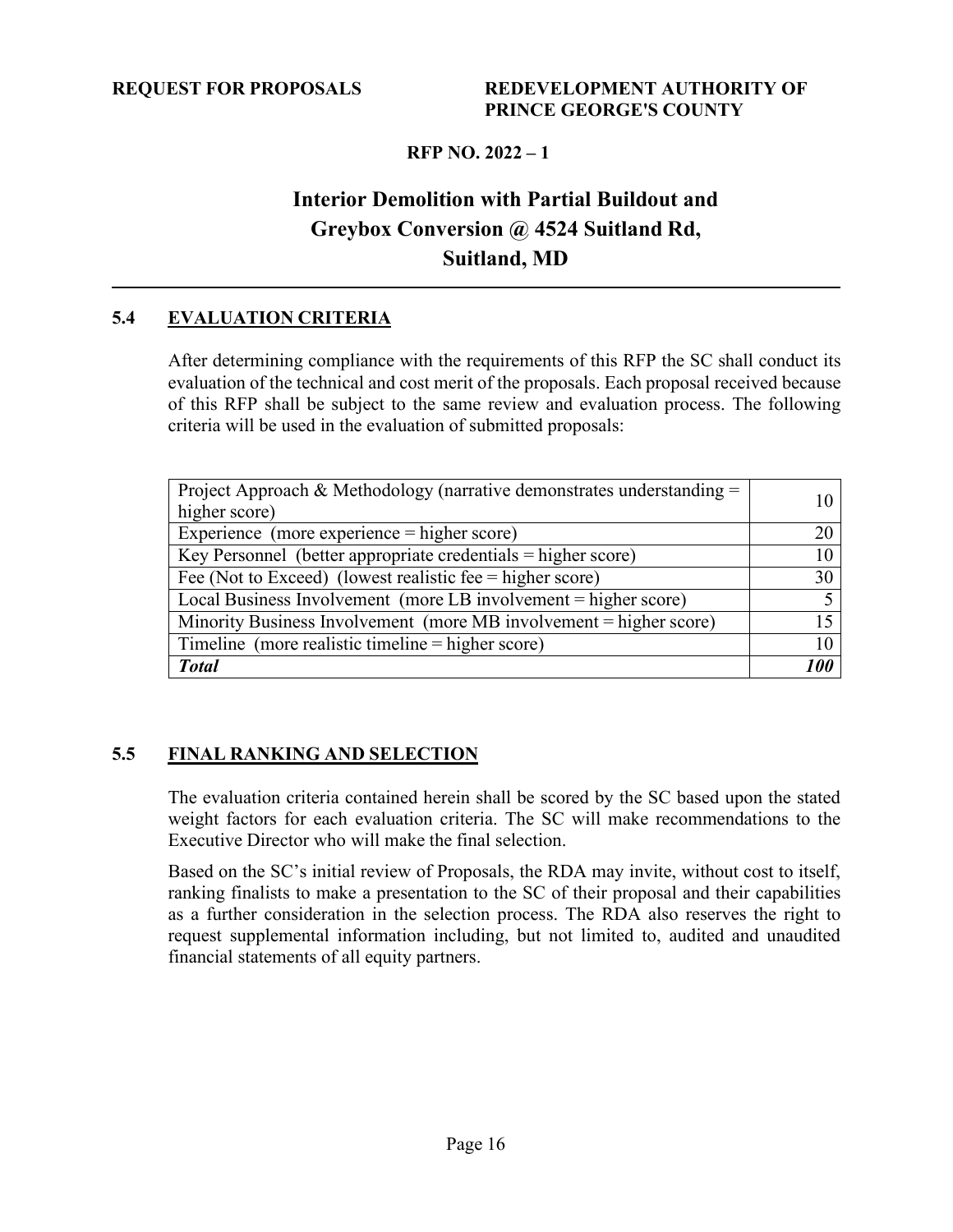### **Interior Demolition with Partial Buildout and Greybox Conversion @ 4524 Suitland Rd, Suitland, MD**

### <span id="page-19-0"></span>**5.6 PROPOSALS PROPERTY OF RDA**

All Proposals submitted in response to this RFP become the property of the RDA and may be appended to any formal documentation which would further define or expand the contractual relationship between the RDA and the successful Offeror.